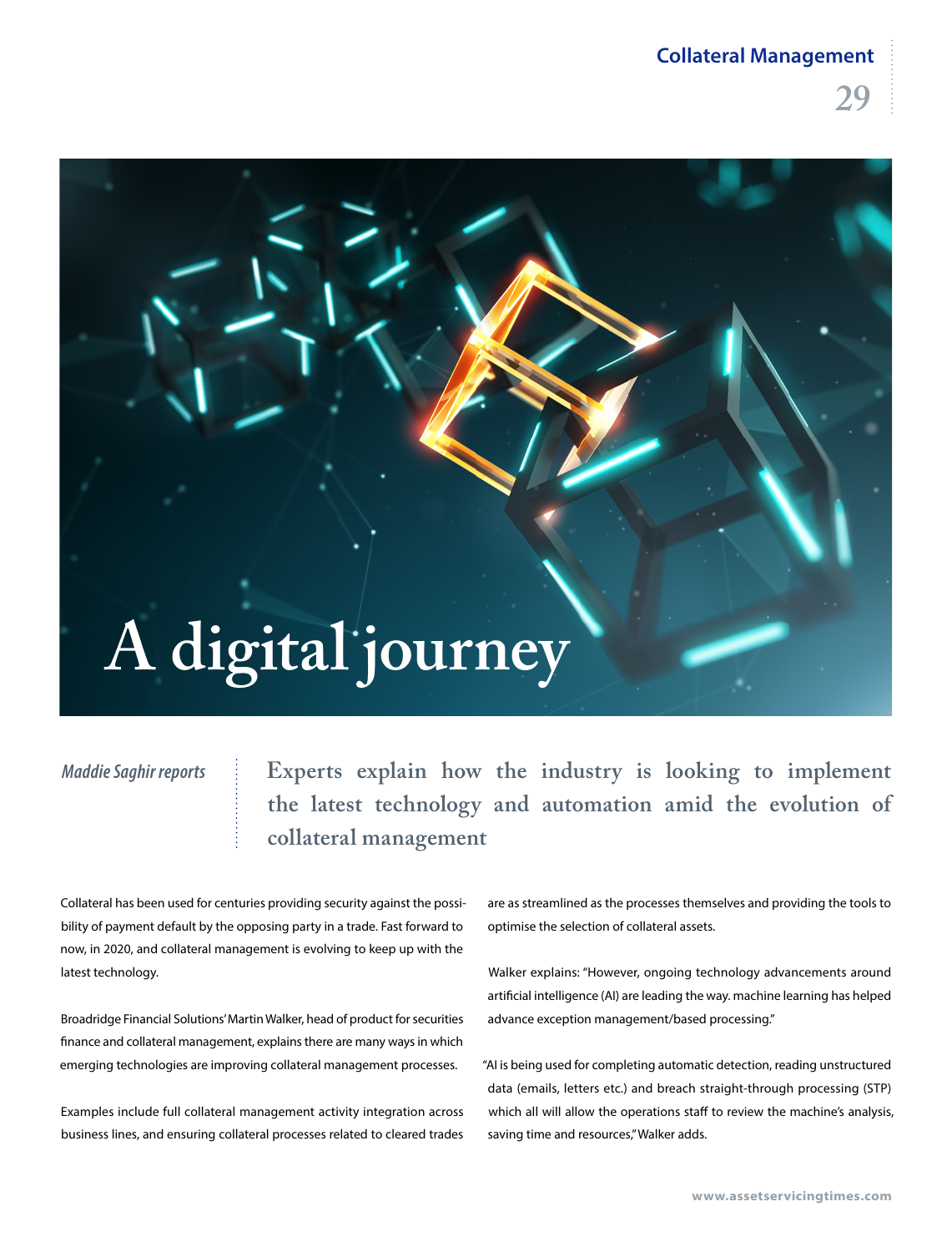### **Collateral Management 30**

SmartStream's Trevor Negus, global product manager, TLM collateral management, explains that collateral management solutions have needed to move to an exception-based approach.

"The phasing in of Uncleared Margin Regulations (UMR), has pushed volumes up, and the recent volatility has seen daily margin call volumes spike to record levels," says Negus.

As such, it is no longer possible to process calls manually, as firms need their users only involved when there is an exception.

Additionally, David White, chief commercial officer, CloudMargin, affirms that technology has played a dramatic role in improving just about every aspect of the collateral management process.

#### **Technological opportunities**

In terms of further opportunities that technology can provide in this space, Eoin Ó Ceallacháin, head of product marketing at Murex, notes that interoperability between market infrastructure and collateral management systems enables more optimal placement of collateral and reduces process friction.

"While in theory the global securities pool is a shared enterprise resource, it is often fragmented across different business lines, locations and systems, and significant business opportunity is lost as a result. Technology interoperability investments that expose settlement awareness and constraints upstream to the trading layer can unlock considerable new business opportunities," Ó Ceallacháin says.

Meanwhile, CloudMargin's White argues there is significant interest in centralisation and the ability to connect via a single platform to meet a client's needs. CloudMargin has been working toward this goal for several years, with out-of-the-box connections to a wide range of premier technology and market infrastructure providers.

Last year, CloudMargin partnered with AcadiaSoft to power its collateral management solution, establishing the industry's first platform to offer a full end-to-end UMR solution.

"Clients can calculate initial margin (IM) via schedule or International Swaps and Derivatives Association's Standard Initial Margin Model (SIMM), agree margin calls electronically, physically move collateral via third parties and

resolve disputes – all via one contract, login and user interface. We believe this partnership has a significant opportunity to not only solve the challenges that phase 5 and 6 IM rules present but also to drive efficiency across the industry more broadly," says White.

Additionally, efficient global inventory management is key, and SmartStream's Negus highlights that technology is able to provide this in real time.

"We have seen a squeeze in collateral over the last three months with firms needing to look at alternative collateral outside of what they usually post or accept. This has meant looking at a firm's overall inventory, rather than siloed by business line," he comments.

Negus continues: "That collateral needs to be accessible, and the system needs to know who is incurring the collateral cost in order to correctly charge back. Furthermore, running optimisation against the portfolio, allows the cheapest and most optimal collateral to be posted on the correct credit support annexes (CSA)."

However, Negus points out that one of the issues in the market is large firm's not accessing new functionality sufficiently quickly. He explains that the way to achieve this is to allow banks to upgrade individual components of the collateral system separately. According to Negus, if there is a change to one part, that part can be redeployed and upgraded, leaving everything around it static.

"The cost is low, and the benefits are immediate," he highlights.

#### **Emerging trends**

Looking at some of the emerging collateral management trends, the industry is certainly moving to the digitalisation of processes, while trying to keep costs down. Over at Broadridge, Walker observes three major trends and none of which are truly feasible without enhanced technology.

According to Walker, regulation and the search for yield are driving collateral and liquidity management together.

"No one simply looks at inventory or cash positions in isolation. As collateral management takes more consideration of the profit and loss impact of decisions related to collateral selection, we will see greater convergence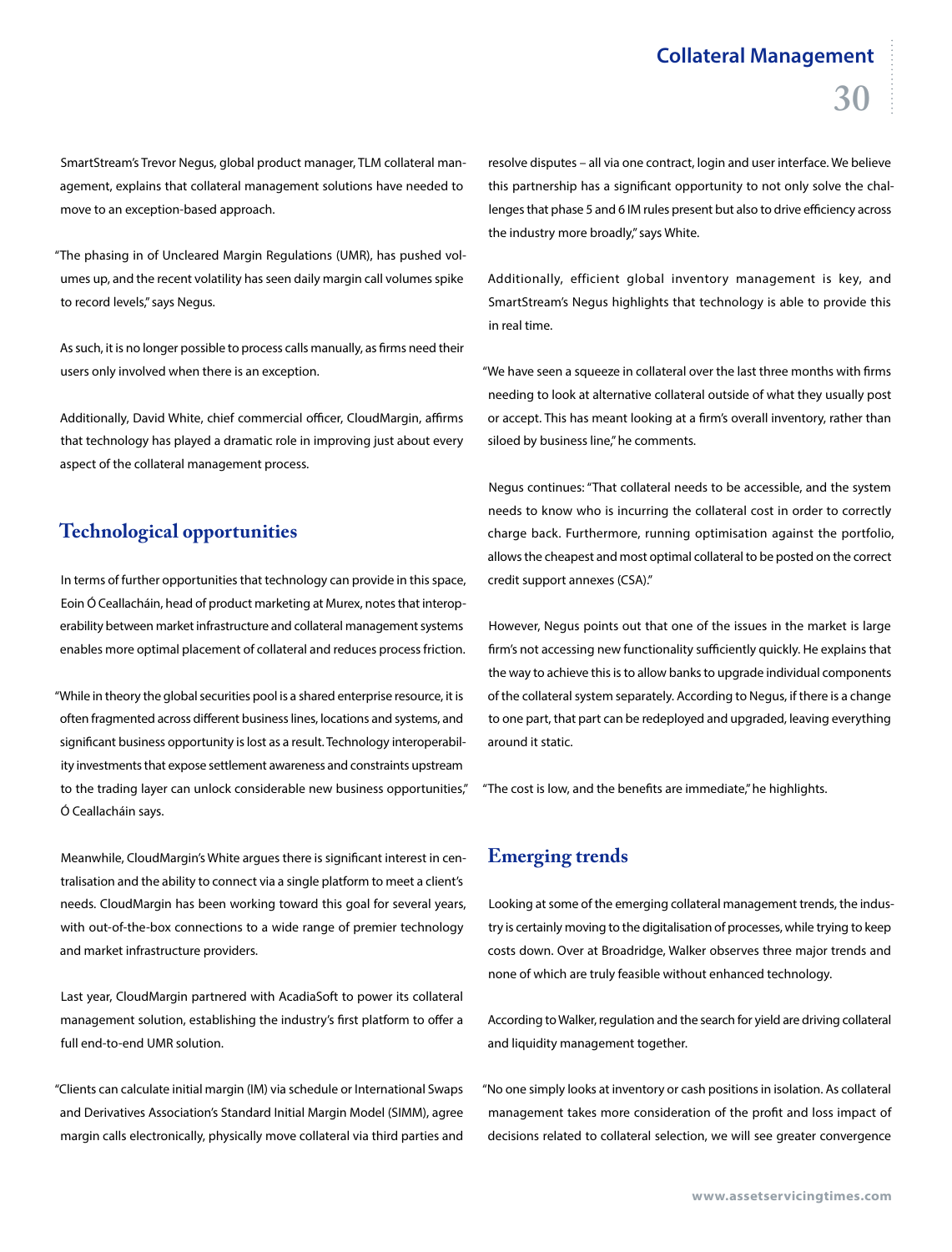between collateral management and collateralised trading such as repo and securities lending. Finally, standardisation of processes across all the variations of collateral management is highly dependent on innovative technology," cites Walker.

Joakim Strömberg, product manager at CME TriOptima, comments: "The uncleared over-the-counter (OTC) derivatives market is a prime example of where technology is a huge opportunity, but also a great challenge. Unlike the cleared world, uncleared OTC trades are non-standardised."

"The goal for all market participants is to make the bilateral uncleared margin call process as cost efficient as possible. To help detect potential dispute drivers proactively across OTC markets, there is an increasing shift towards automation and machine learning."

Meanwhile, White observes that clients continue to face their ongoing regulatory requirements. He explains: "Many have a decreased appetite for risk while needing to address increased collateral obligations as the IM requirements continue to phase in."

According to White, these challenges are compounded by a difficult macro operating environment where margins have been squeezed.

"However, many firms, particularly the largest ones, have siloed technology and manual processes. The industry as a whole is starting to realise that addressing these two issues is no longer a 'nice to have' but a necessity. Smart collateral functions that remove legacy installed technology, move to exception-based processing and optimise collateral across all asset classes are looking not only to lower firms' risk but also positively impact profit and loss," he adds.

From a cost reduction perspective, Ó Ceallacháin notes that the simplification of operational and technology layers to manage enterprise-wide collateral processes across business lines must be up towards the top of the list. "Though not a quick-win it drives the biggest long-term cost reductions, while opening up new business opportunities at the same time," he says.

#### **Future developments**

Amid current technological developments in this space, industry participants are already moving to develop solutions further in the years to come.

Strömberg observes there is already a move towards firms looking at new ways to reduce and eliminate disputes by automating their margin calls.

He cites: "With market volatility increasing margin disputes, there is now an immediate need to streamline processes in order to help proactively resolve these issues."

"Expect firms that currently have siloed margin operations to start consolidating their collateral processes across different product types to increase efficiencies."

Meanwhile, Murex's Ó Ceallacháin believes that more and more interoperability between collateral management, securities lending and repo systems and processes will drive further efficiency in collateral processing, placement and transformation. "Integrating well with tri-party agents in both directions can enable even more optimal use of collateral," he adds.

Weighing on this, Negus notes that firms are striving for as much automation as possible and this can be achieved through AI and machine learning – collateral management is a candidate here.

"To achieve this firms need data, and lots of it, and increasing volumes will only help that. Decisions made when sending calls, responding to calls, choosing and booking collateral can be learnt and this will allow firms to move toward full automation," explains Negus.

From White's perspective, there is a huge amount of potential for significant efficiency gains.

White says: "We [CloudMargin] believe technology and common reference are the enablers so a centralised place for all collateral participants – buy side, sell side, custodians, technology and other service providers – underpinned by cutting-edge microservices technology, would be a real game-changer for all involved and the wider derivatives industry."

Walker concludes: "Ultimately, we see collateral management emerging into a largely automated component of the trading and balance sheet management process as opposed to a series of separate semi-manual operational processes - just as the majority of trading in many asset classes has been automated and algorithm driven over the last decade."